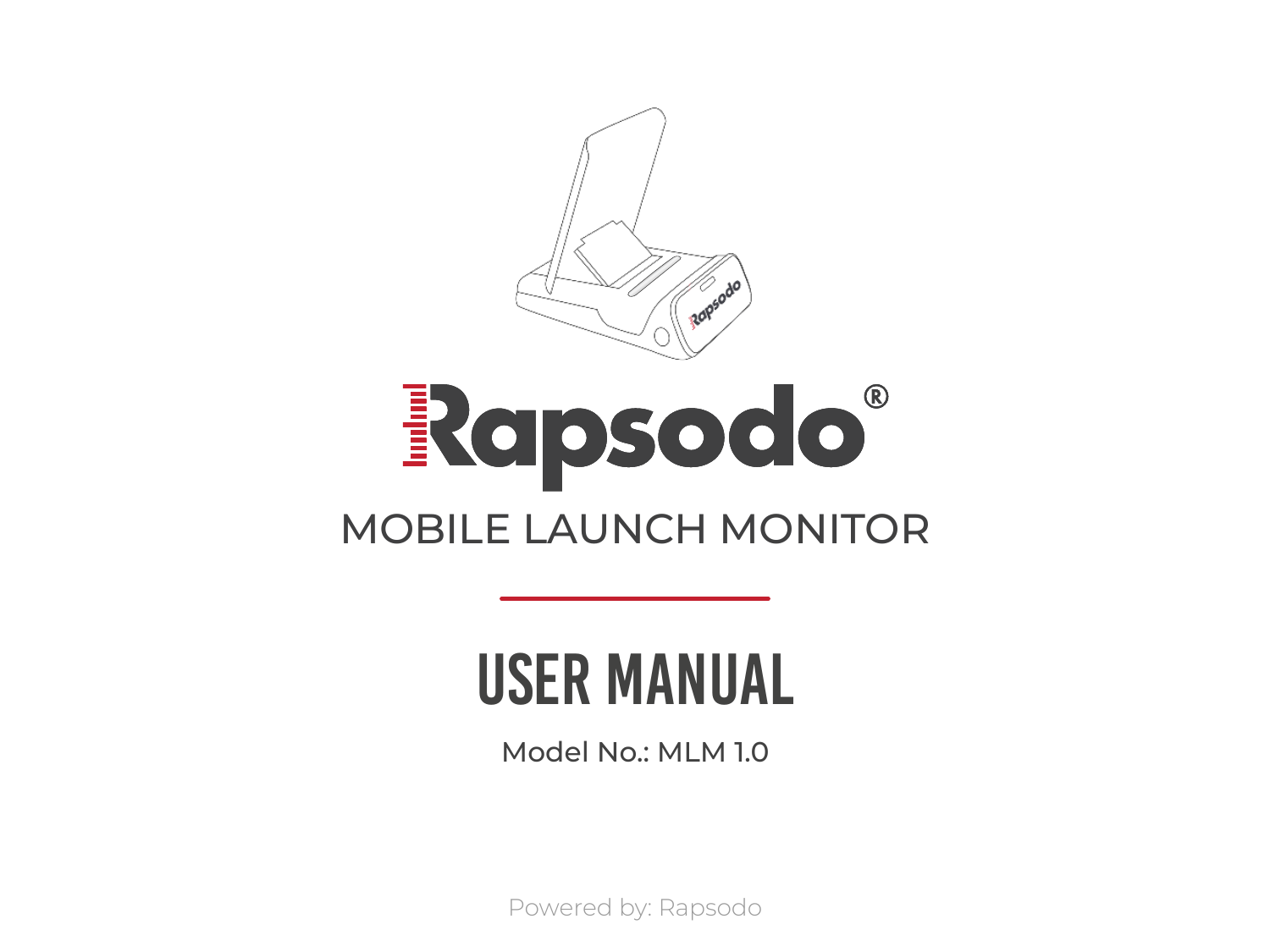## **CONTENTS**

| <b>Getting Started</b>         |    |
|--------------------------------|----|
| What's in the box              | ٦  |
| Unit Overview                  | 2  |
| <b>Compatible Platforms</b>    | 3  |
| Powering and Charging          | 4  |
| <b>Connecting the Wireless</b> | 5  |
| Getting to know the MLM App    | 6  |
| <b>Hitting Your First Shot</b> | 6  |
| <b>Hitting Diagram</b>         | 7  |
| Care Instructions              | 8  |
| Troubleshooting                | 9  |
| Specifications                 | 10 |
| Downloading the Application    | 11 |
| Warranty and Support weight    | 12 |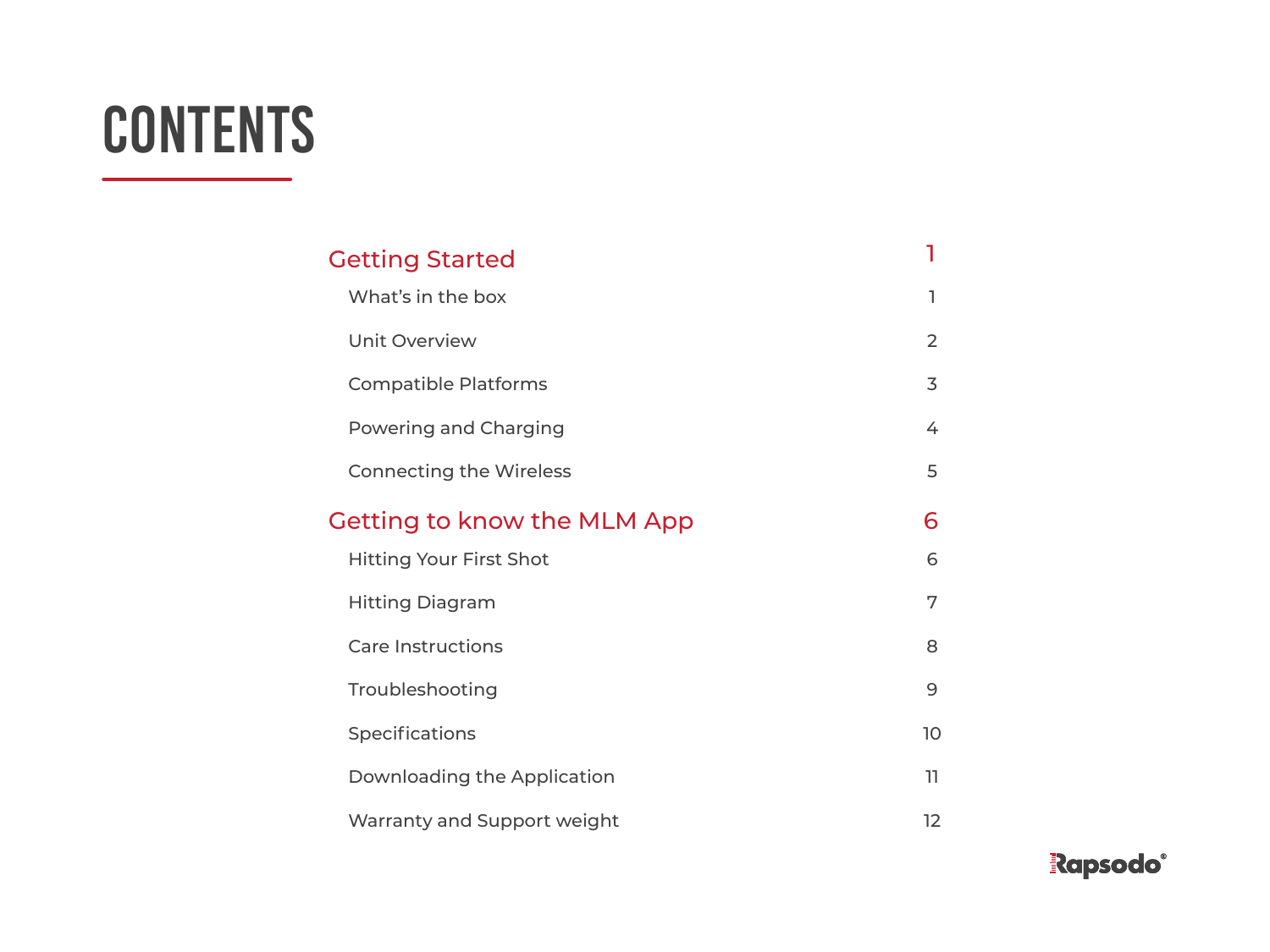### WHAT'S INSIDE THE BOX





Cable





Quick Start Guide

Protective Case

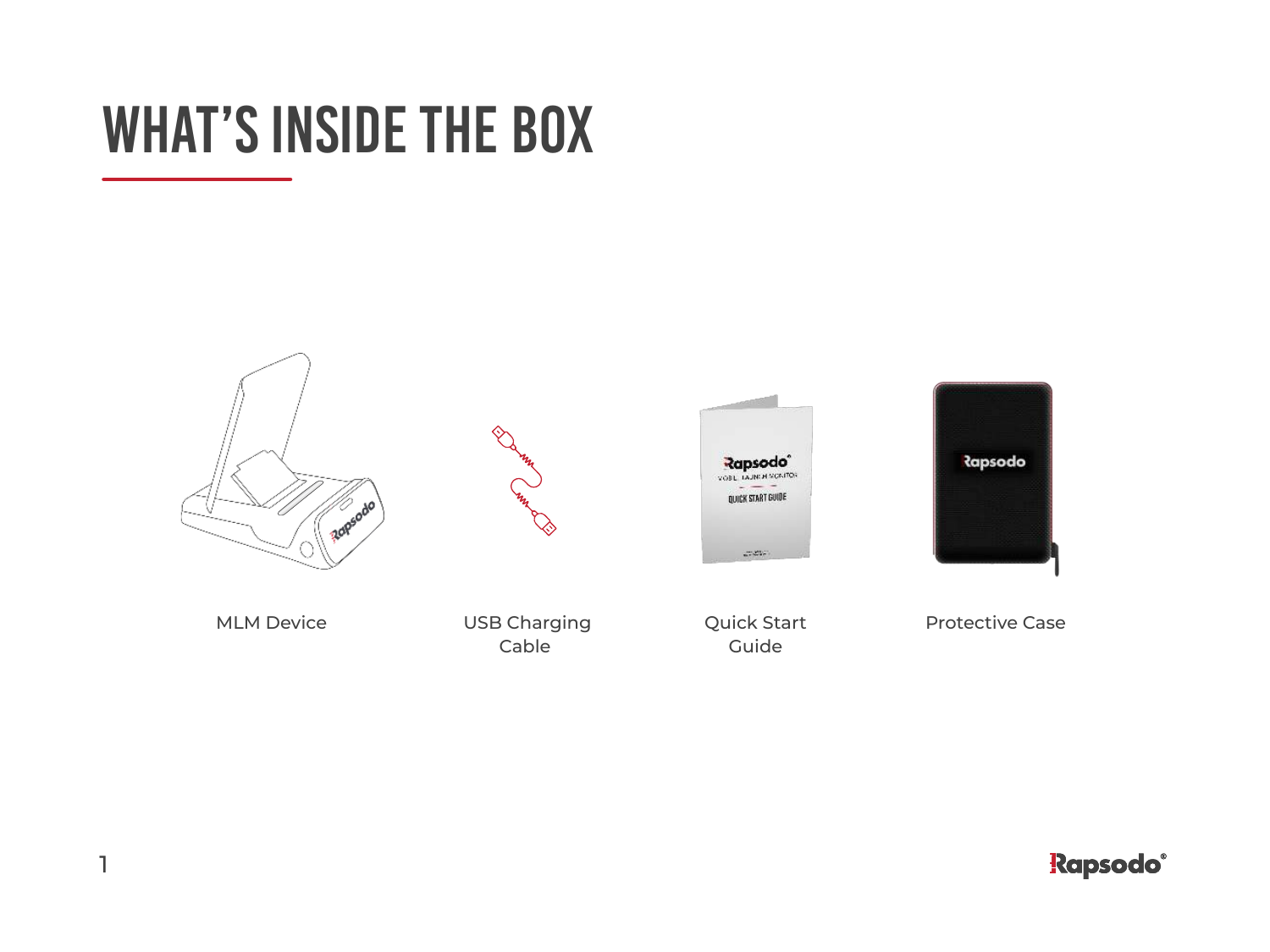## **OVERVIEW**

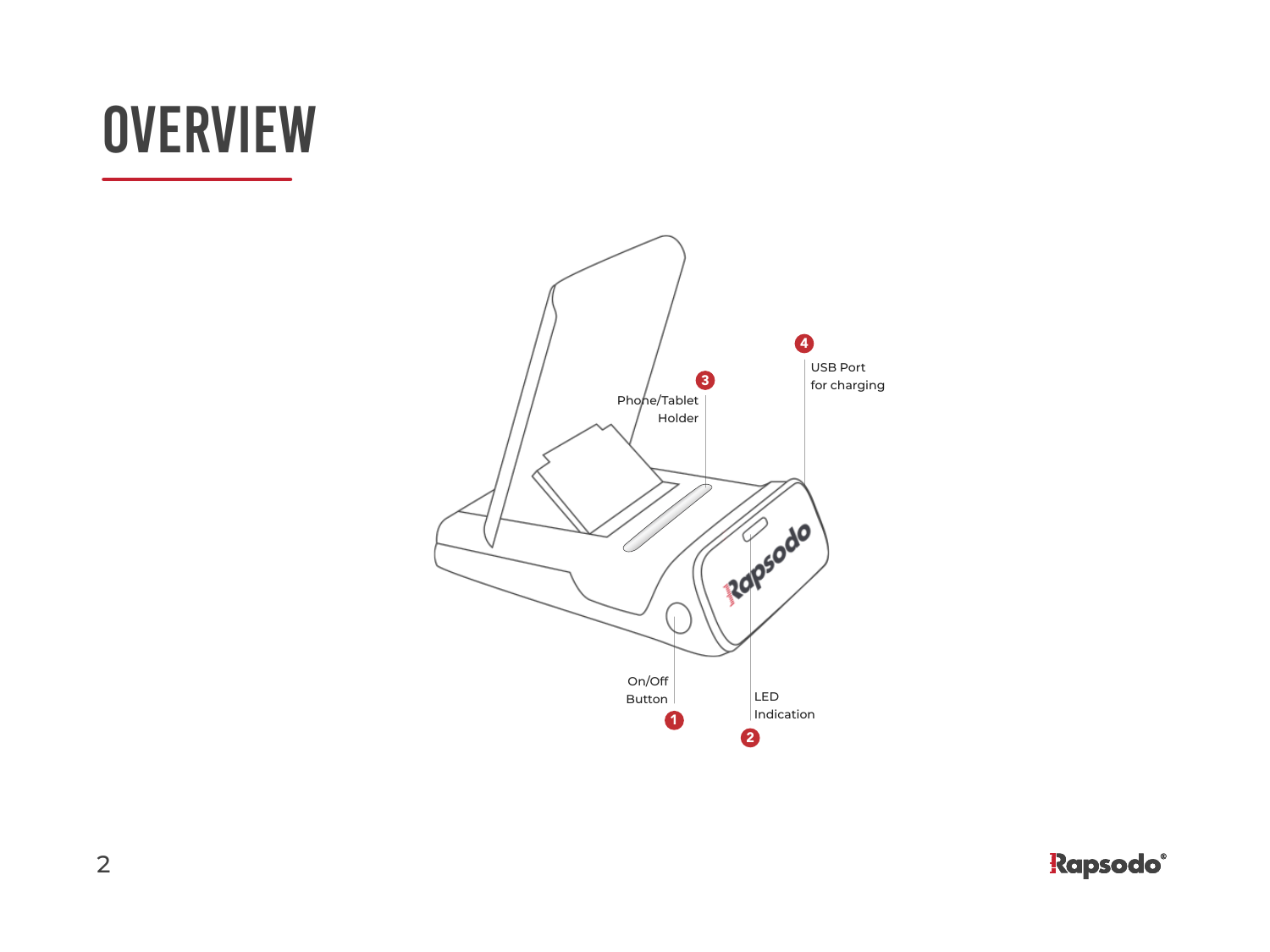### Charging the device

- The MLM contains an internal lithium ion battery.  $\bullet$
- The battery can be charged by connecting the included USB cable between  $\bullet$ the USB type C port on the device (located on the right side of the device) and your computer's USB port.
- The battery should be charged for 6 hours before using the device for the first time.  $\bullet$
- The device LED will show AMBER indicating the device is being charged  $\bullet$
- The LED indication will switch off indicating the unit has been fully charged.  $\bullet$
- The LED indication will blink red indicating the battery charge is getting low and  $\bullet$ internal battery should be recharged
- Under normal operating conditions, a new battery should last 4 hours on a full charge.  $\bullet$



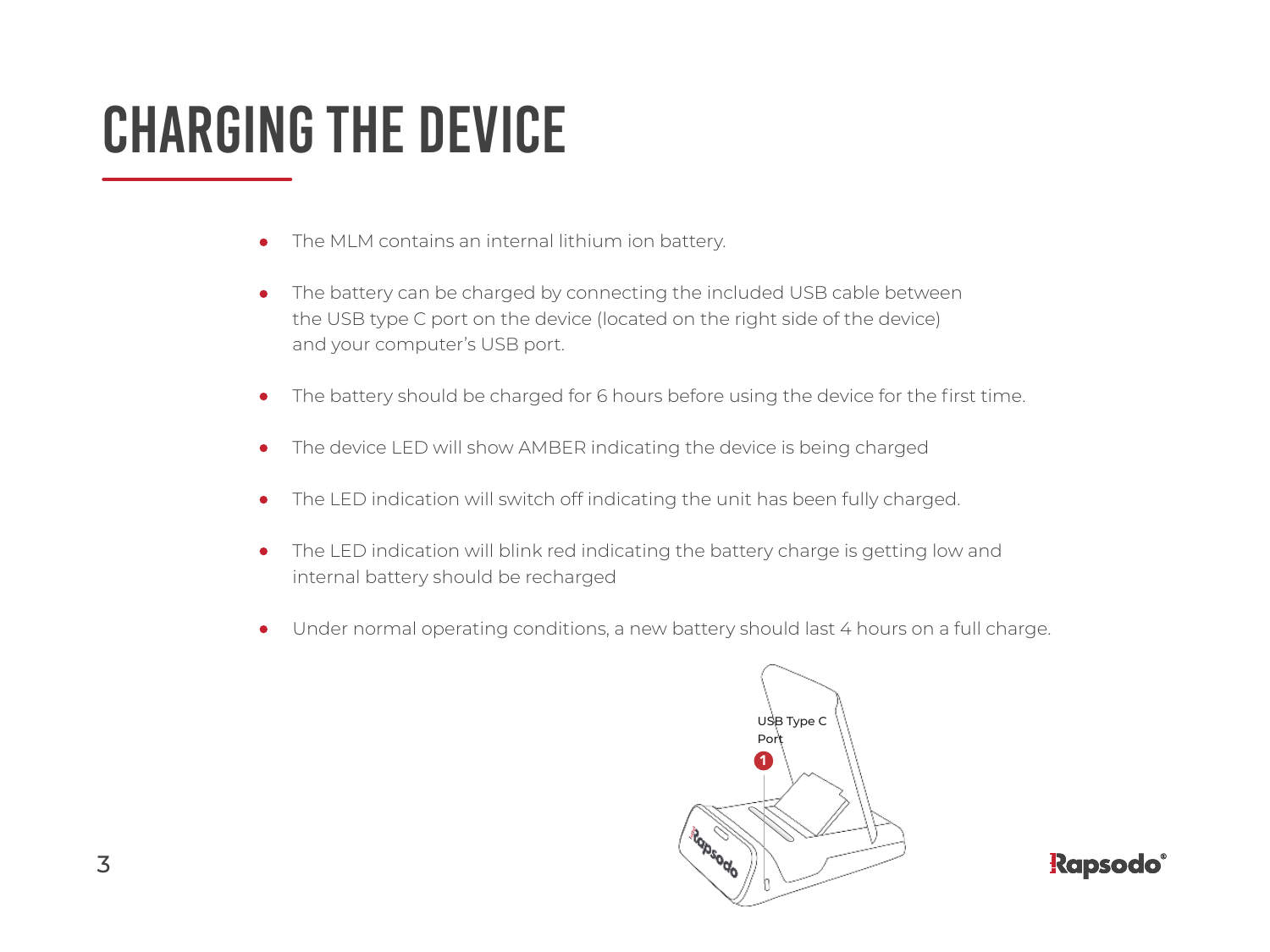## PAIRING THE DEVICE

**1.** On your mobile device, turn on Bluetooth feature. Make sure that MLM unit is powered on.



When LED on MLM turns red, start the MLM

**2.** application on your mobile device. You can go to rapsodo.com/downloads to download the application.



SWITCH ON UNIT. UNIT WAITING TO CONNECT TO APP

**3.** Once the MLM unit detects the connection from the application, the LED will turn green.



**RED**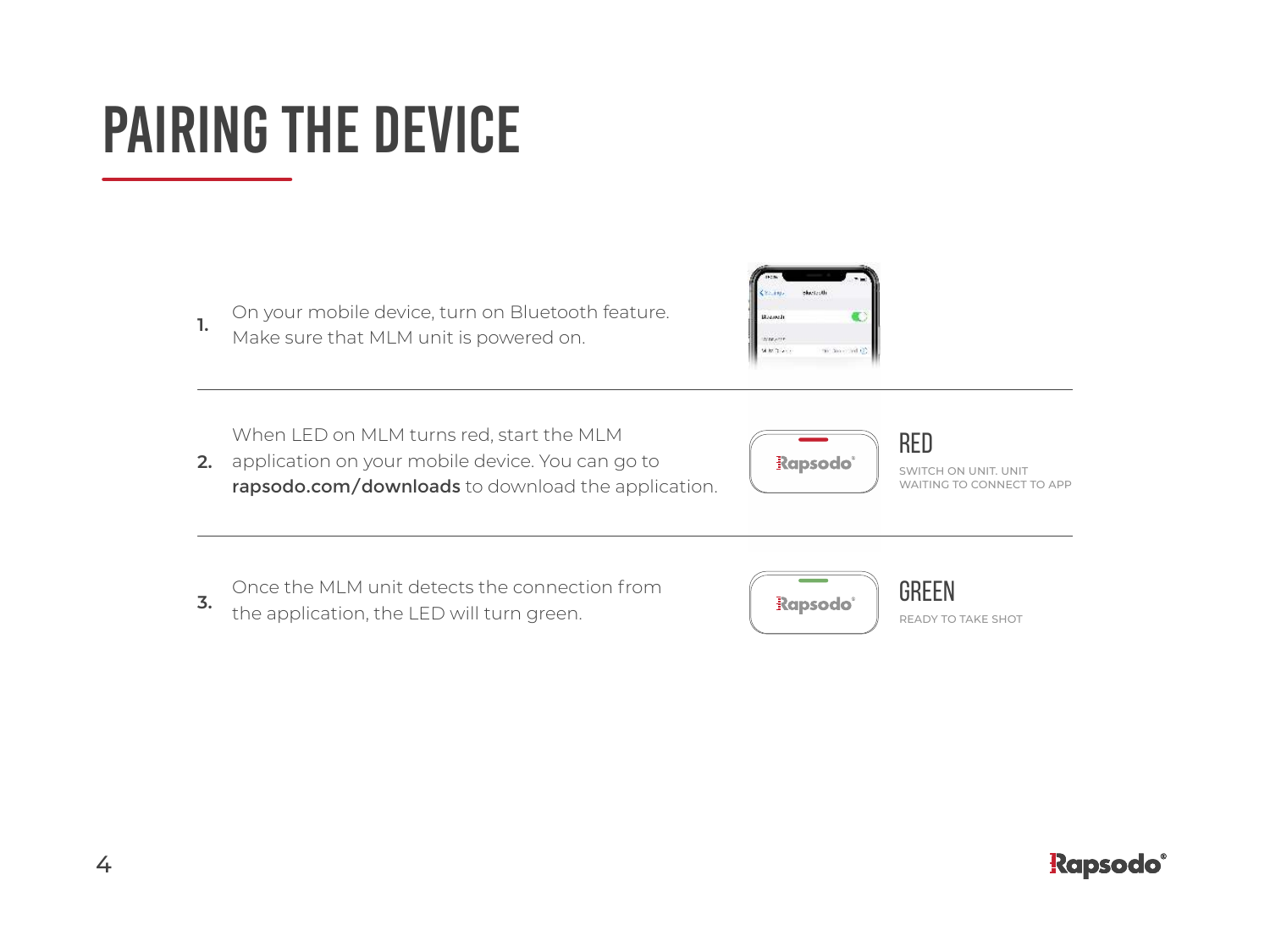## DEVICE PLACEMENT AND SETUP



**4.** The LED will turn green again when the unit is ready for you to hit your next shot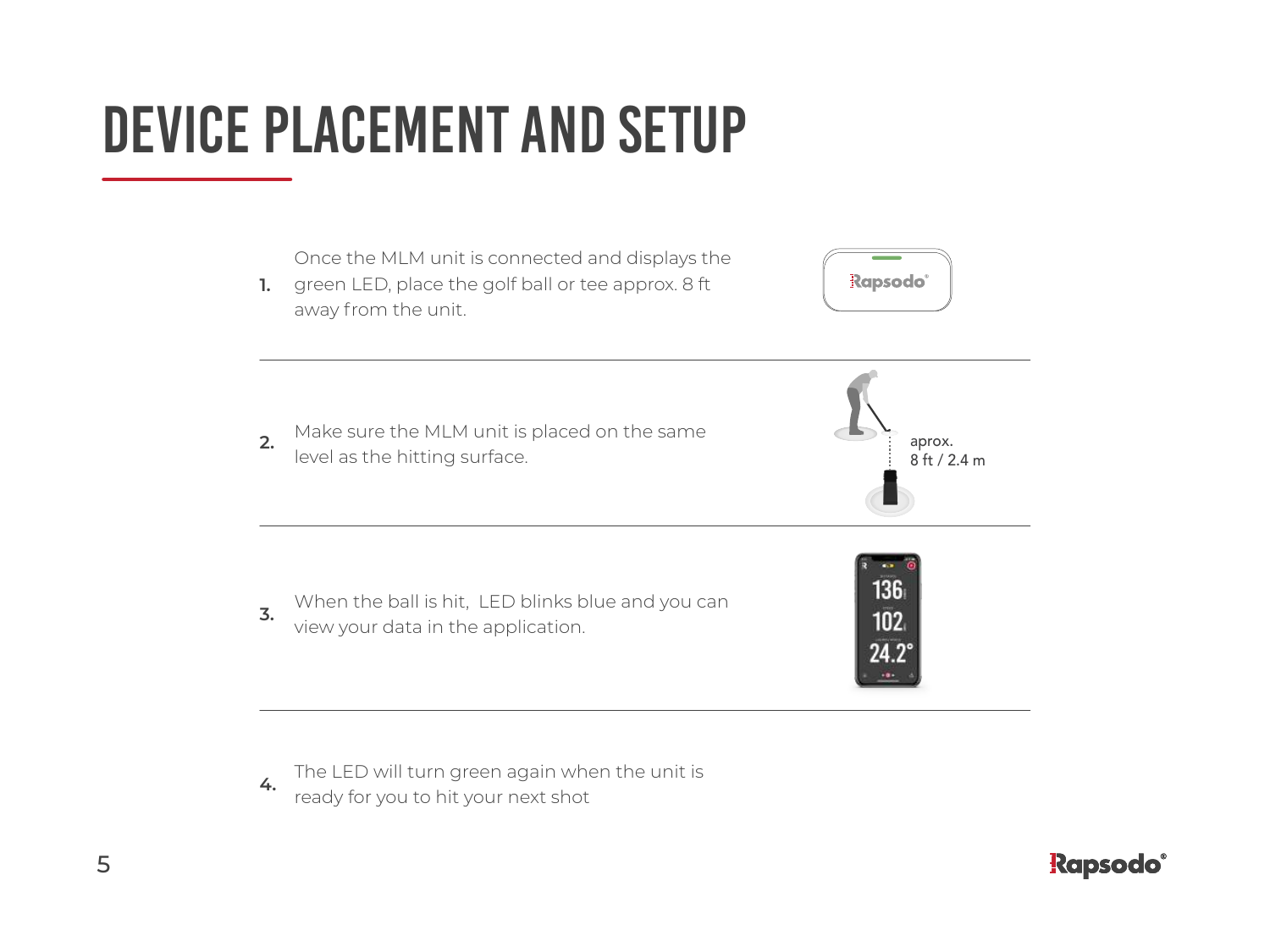## calıbratıon / Auto-Calibratıon

**The MLM is ready to use out of the box and does not require calibration.**

\*New mobile devices may require manual calibration prior to first use. Please see **www.rapsodo.com/faq** for more details.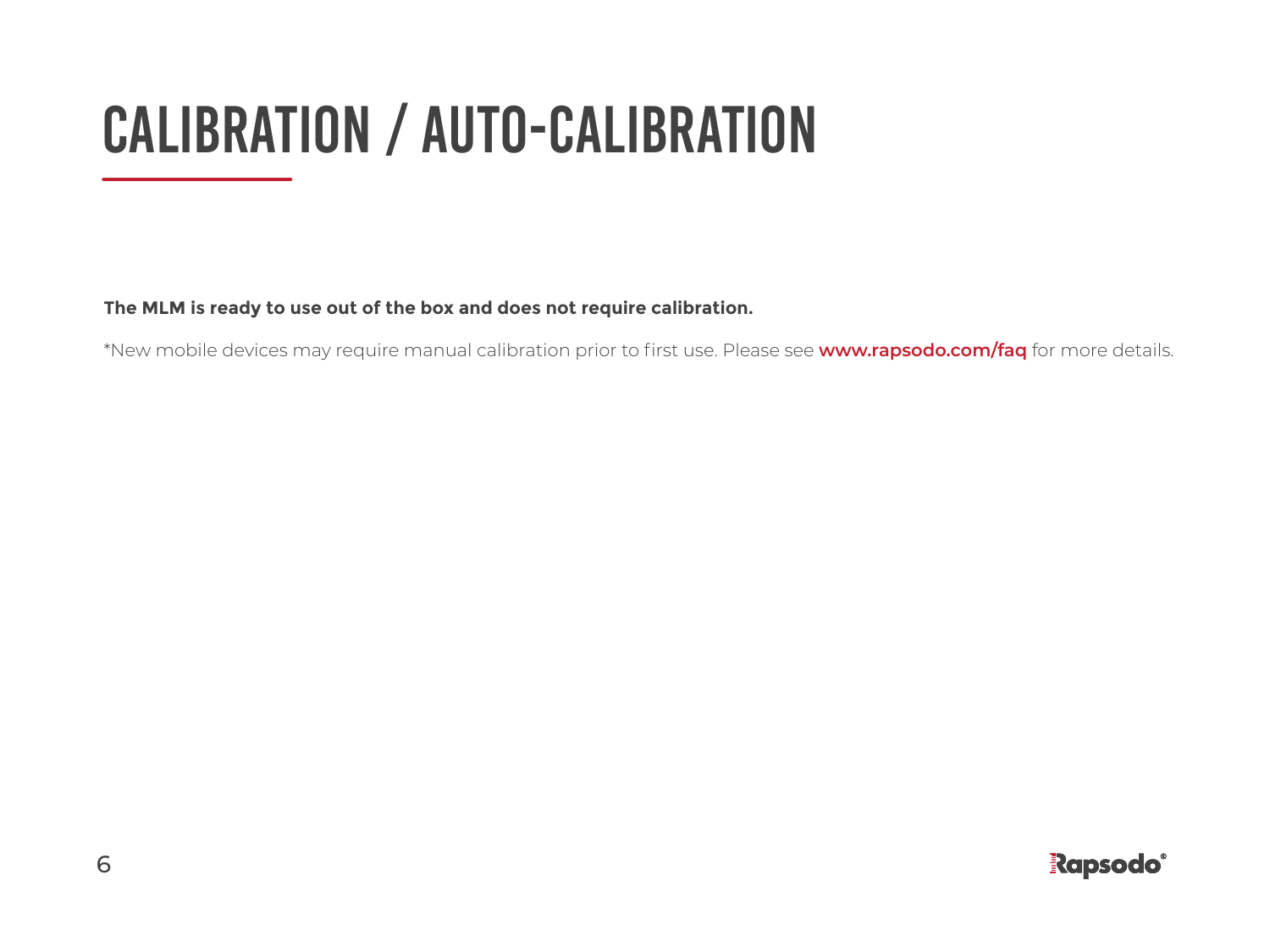### troubleshooting

| When charging, Power<br>LED does not come on               | Press the Power button and hold for 5 seconds. Make sure<br>the USB cable has power. Try other ports on your<br>computer to verify your charging cable is working.                               |
|------------------------------------------------------------|--------------------------------------------------------------------------------------------------------------------------------------------------------------------------------------------------|
| Power LED is red and<br>unit turns off after 15<br>seconds | Battery is low. Connect the USB cable and charge the unit.<br>The Power LED will turn OFF when the unit is charged.                                                                              |
| LED is not<br>turning green                                | Make sure to start the application AFTER turning on the<br>MLM. MLM LEDs show connected only when the application<br>is open.                                                                    |
| Results seem<br>inaccurate                                 | Be sure to position the MLM unit 8 feet behind the ball and<br>ensure the unit sits level with the hitting surface. Please contact<br>support@rapsodo.com if your results still seem inaccurate. |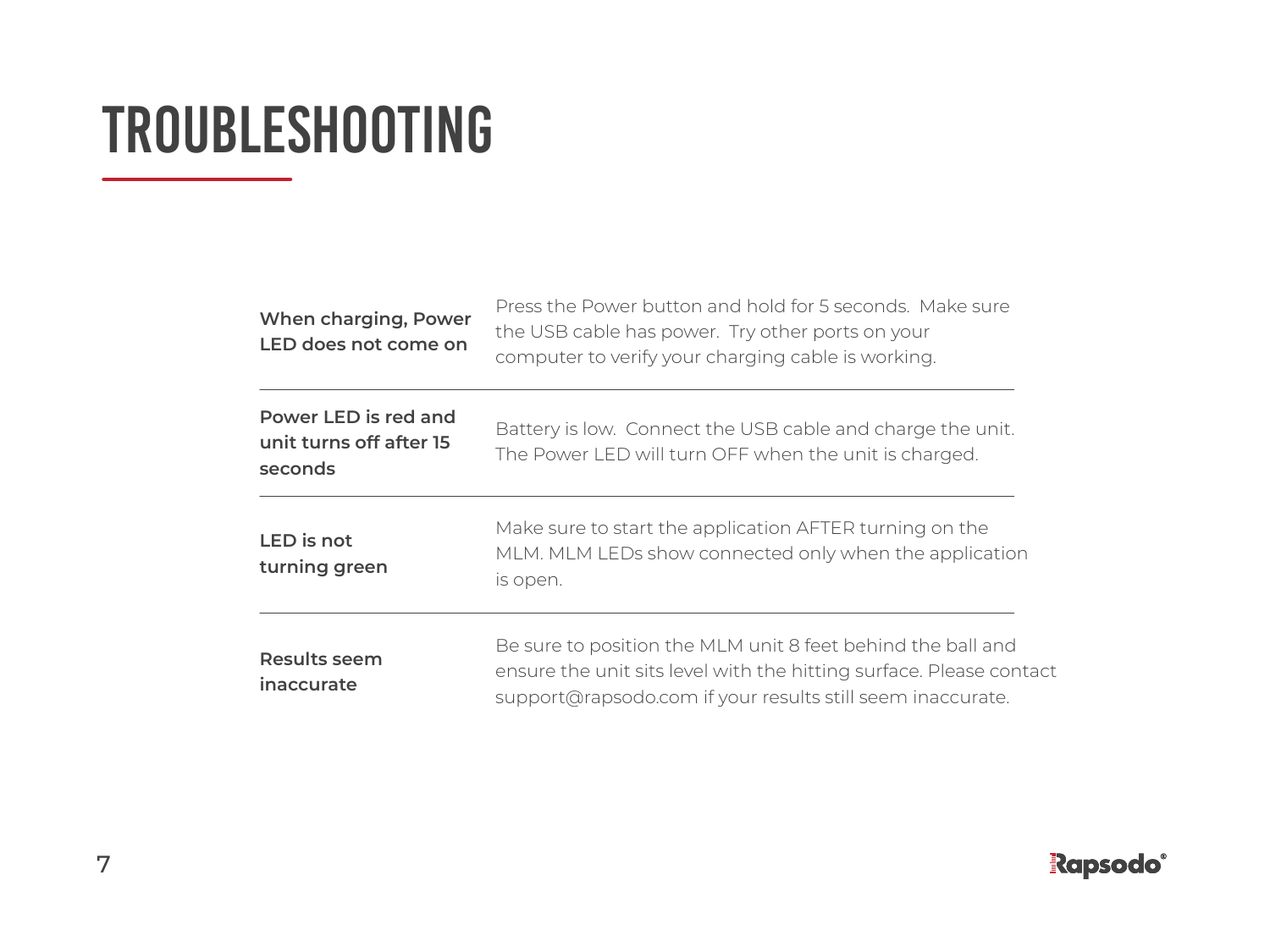### **MEASUREMENTS**



**Carry**

Total distance travelled from impact to landing. MLM estimates this based on your initial launch conditions, a level surface is assumed.



#### **Smash Factor**

Ball Speed divided by club speed. The higher your smash factor, the more efficiently you transfer energy from club to ball.



### **Club Head Speed**

Speed of your club moments before impact



#### **Launch Angle**

Angle of your ball relative to the ground. Combined with ball speed, will be main components to determine shot distance.



#### **Ball Speed**

Exit speed of the ball immediately after impact



#### **Launch Direction**

Measure how far from ideal line your shot lands. Center of your camera assumed to be zero degrees.